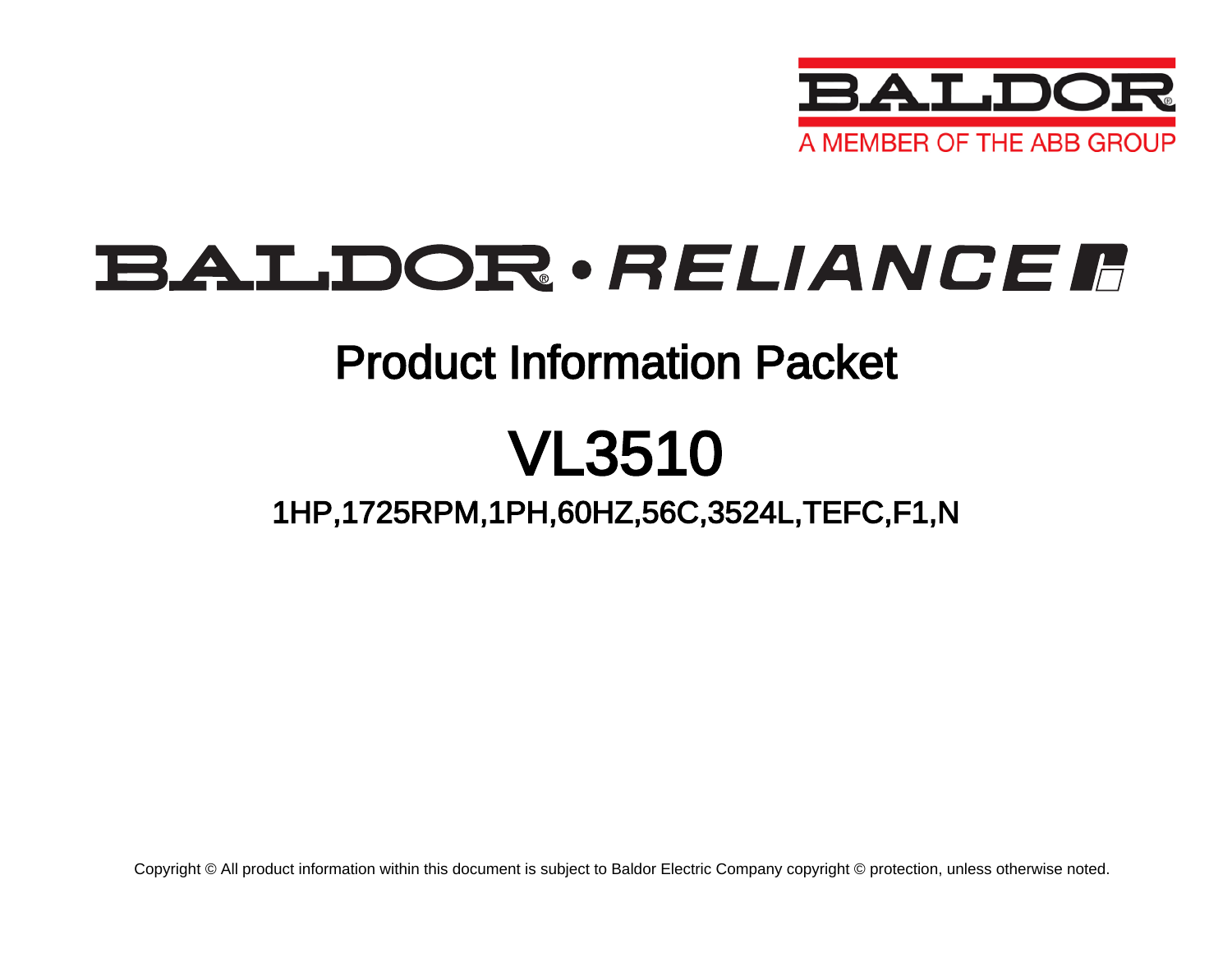### BALDOR · RELIANCE F Product Information Packet: VL3510 - 1HP,1725RPM,1PH,60HZ,56C,3524L,TEFC,F1,N

| <b>Part Detail</b>  |                |                  |                |      |             |          |                     |                      |              |    |
|---------------------|----------------|------------------|----------------|------|-------------|----------|---------------------|----------------------|--------------|----|
| <b>Revision:</b>    | AL             | PRD/A<br>Status: |                |      | Change #:   |          |                     | Proprietary:         | No           |    |
| Type:               | AC             | Prod. Type:      | 3524L          |      | Elec. Spec: | 35WGX945 |                     | CD Diagram:          | CD0001       |    |
| Enclosure:          | <b>TEFC</b>    | Mfg Plant:       |                |      | Mech. Spec: | 35C013   |                     | Layout:              | 35LYC013     |    |
| Frame:              | 56C            | Mounting:        | F1             |      | Poles:      | 04       |                     | <b>Created Date:</b> |              |    |
| Base:               | N              | Rotation:        | R.             |      | Insulation: | E        |                     | Eff. Date:           | 09-10-2013   |    |
| Leads:              | 6#18           |                  |                |      |             |          | <b>Replaced By:</b> |                      |              |    |
| Literature:         | Elec. Diagram: |                  |                |      |             |          |                     |                      |              |    |
| Nameplate NP1256L   |                |                  |                |      |             |          |                     |                      |              |    |
| CAT.NO.             |                | VL3510           |                |      |             |          |                     |                      |              |    |
| SPEC.               |                | 35C13X945        |                |      |             |          |                     |                      |              |    |
| HP                  |                |                  |                |      |             |          |                     |                      |              |    |
| <b>VOLTS</b>        |                | 115/230          |                |      |             |          |                     |                      |              |    |
| <b>AMP</b>          |                | 12.8/6.4         |                |      |             |          |                     |                      |              |    |
| <b>RPM</b>          |                | 1725             |                |      |             |          |                     |                      |              |    |
| <b>FRAME</b>        |                | 56C<br><b>HZ</b> |                |      |             |          | 60                  | PH                   |              |    |
| SER.F.              |                | 1.15             |                | CODE |             |          | Κ                   | <b>DES</b>           | <b>CLASS</b> | F. |
| <b>NEMA-NOM-EFF</b> |                | PF<br>68         |                |      |             | 74       |                     |                      |              |    |
| <b>RATING</b>       |                | 40C AMB-CONT     |                |      |             |          |                     |                      |              |    |
| $_{\rm CC}$         |                |                  | USABLE AT 208V |      |             | 7        |                     |                      |              |    |
| DE                  |                | 6205             | <b>ODE</b>     |      |             |          | 6203                |                      |              |    |
| <b>ENCL</b>         |                | <b>TEFC</b>      | SN             |      |             |          |                     |                      |              |    |
|                     |                |                  |                |      |             |          |                     |                      |              |    |

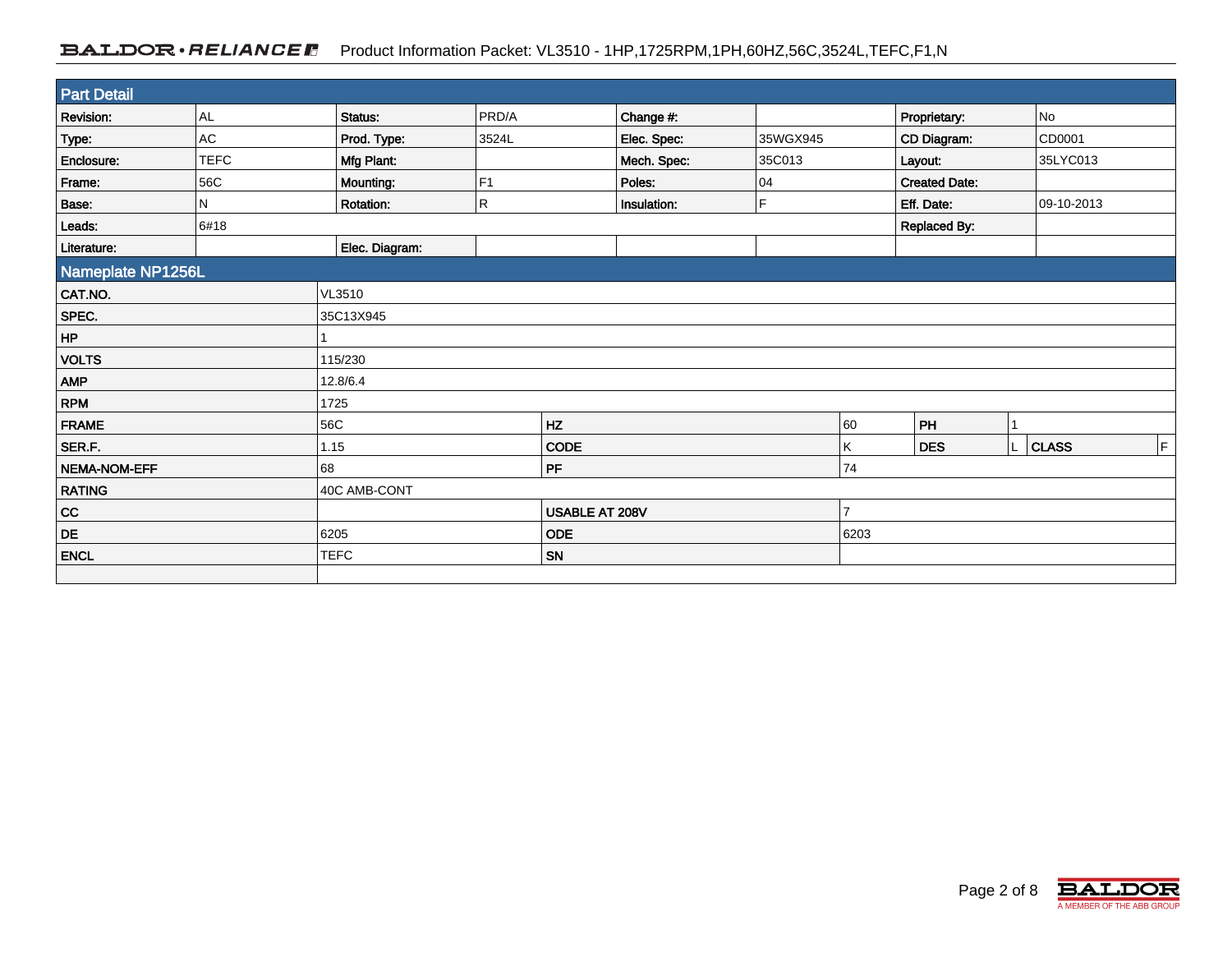| <b>Parts List</b>  |                                          |          |
|--------------------|------------------------------------------|----------|
| <b>Part Number</b> | <b>Description</b>                       | Quantity |
| SA022582           | SA 35C13X945                             | 1.000 EA |
| RA018632           | RA 35C13X945                             | 1.000 EA |
| EC1645A06SP        | ELEC CAP, 645-774 MFD, 125V, 2.06D X 4.  | 1.000 EA |
| NS2512A01          | <b>INSULATOR, CONDUIT BOX X</b>          | 1.000 EA |
| 35CB3007           | 35 CB CASTING W/.88 DIA. LEAD HOLE       | 1.000 EA |
| 36GS1000SP         | GASKET-CONDUIT BOX, .06 THICK #SV-330 LE | 1.000 EA |
| 51XB1016A07        | 10-16 X 7/16 HXWSSLD SERTYB              | 2.000 EA |
| 11XW1032G06        | 10-32 X .38, TAPTITE II, HEX WSHR SLTD U | 1.000 EA |
| 35EP3100M02        | FREP TEFC 203 BRG W/O GRSR (RAISED FH MT | 1.000 EA |
| 51XW0832A07        | 8-32 X .44, TAPTITE II, HEX WSHR SLTD SE | 2.000 EA |
| NS2501A01          | <b>INSULATOR, CAPACITOR</b>              | 1.000 EA |
| 51XB1016A05        | 10-16X5/16HX WA SL SR TYB (F/S)          | 2.000 EA |
| HW5100A03SP        | <b>WAVY WASHER (W1543-017)</b>           | 1.000 EA |
| 35EP3300A33        | SPL FACE MTD EP - ENCL-205 BRG           | 1.000 EA |
| 51XN1032A20        | 10-32 X 1 1/4 HX WS SL SR                | 2.000 EA |
| 35FN3002A05SP      | EXFN, PLASTIC, 6.376 OD, .638 ID         | 1.000 EA |
| 51XB1214A16        | 12-14X1.00 HXWSSLD SERTYB                | 1.000 EA |
| 35FH4005A32SP      | IEC FH NO GRSR W/3 HOLES - W/AUTOPHERETI | 1.000 EA |
| 51XW1032A06        | 10-32 X .38. TAPTITE II. HEX WSHR SLTD S | 3.000 EA |
| 35CB4521GX         | CONDUIT BOX LID KIT                      | 1.000 EA |
| 51XW0832A07        | 8-32 X .44, TAPTITE II, HEX WSHR SLTD SE | 4.000 EA |
| HW2501D13SP        | KEY, 3/16 SQ X 1.375                     | 1.000 EA |
| HA7000A04          | KEY RETAINER 0.625 DIA SHAFTS            | 1.000 EA |
| 85XU0407S04        | 4X1/4 U DRIVE PIN STAINLESS              | 2.000 EA |

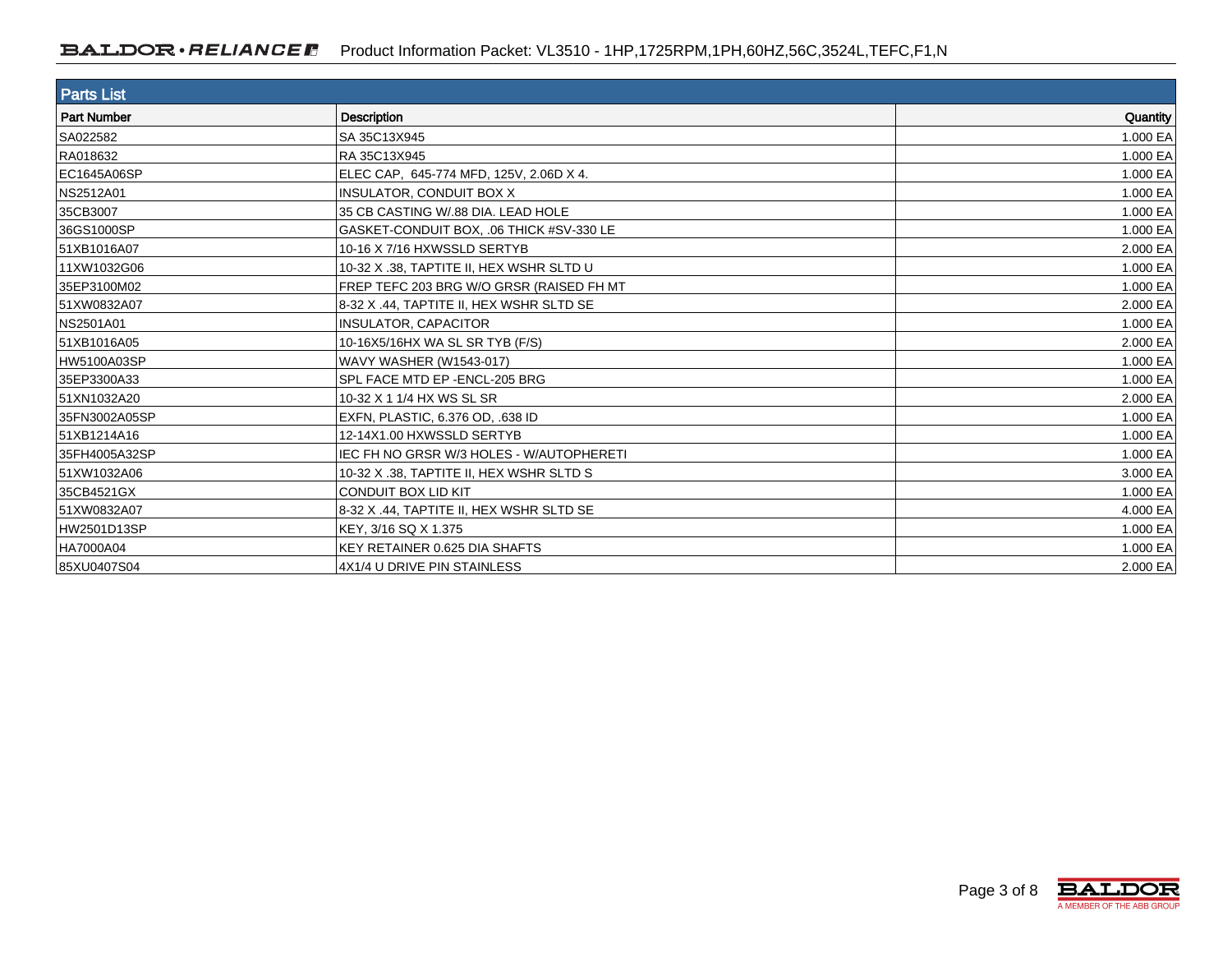#### BALDOR · RELIANCE **R** Product Information Packet: VL3510 - 1HP,1725RPM,1PH,60HZ,56C,3524L,TEFC,F1,N

| <b>Parts List (continued)</b> |                                          |          |  |  |  |
|-------------------------------|------------------------------------------|----------|--|--|--|
| Part Number                   | <b>Description</b>                       | Quantity |  |  |  |
| WD1000A15                     | 3-520132-2 AMP FLAG (4M/RL NON-CANC/NON- | 2.000 EA |  |  |  |
| MJ1000A75                     | GREASE, POLYREX EM EXXON (USe 4824-15A)  | 0.050 LB |  |  |  |
| MG1000G27                     | MED CHARCOAL METALLIC GREY               | 0.017 GA |  |  |  |
| SP5055A67                     | MODEL 35 TYPE L STATIONARY SWITCH        | 1.000 EA |  |  |  |
| 35CB4802A02SP                 | CAPACITOR COVER, STAMPED X W/AUTOPHORET  | 1.000 EA |  |  |  |
| 35GS3001A02                   | GASKET, CA.COVER, 5.38 LONG .06 CS301    | 1.000 EA |  |  |  |
| HA3100A15                     | THRUBOLT 10-32 X 8.375                   | 4.000 EA |  |  |  |
| LB1125C01                     | STD (STOCK) CARTON LABEL BALDOR WITH FLA | 1.000 EA |  |  |  |
| LC0001A01                     | CONN LABEL / WARNING LABEL (LC0001 / LB1 | 1.000 EA |  |  |  |
| LB1506                        | LABEL "AMERICAN MADE" 1.50 X 1.00        | 1.000 EA |  |  |  |
| NP1256L                       | I ALUM UL CSA CC                         | 1.000 EA |  |  |  |
| 35PA1066                      | PACKING GROUP COMBINED PRINT             | 1.000 EA |  |  |  |
| PK3082                        | <b>STYROFOAM CRADLE</b>                  | 1.000 EA |  |  |  |
| MN416A01                      | TAG-INSTAL-MAINT no wire. (100/bx) 8/12  | 1.000 EA |  |  |  |

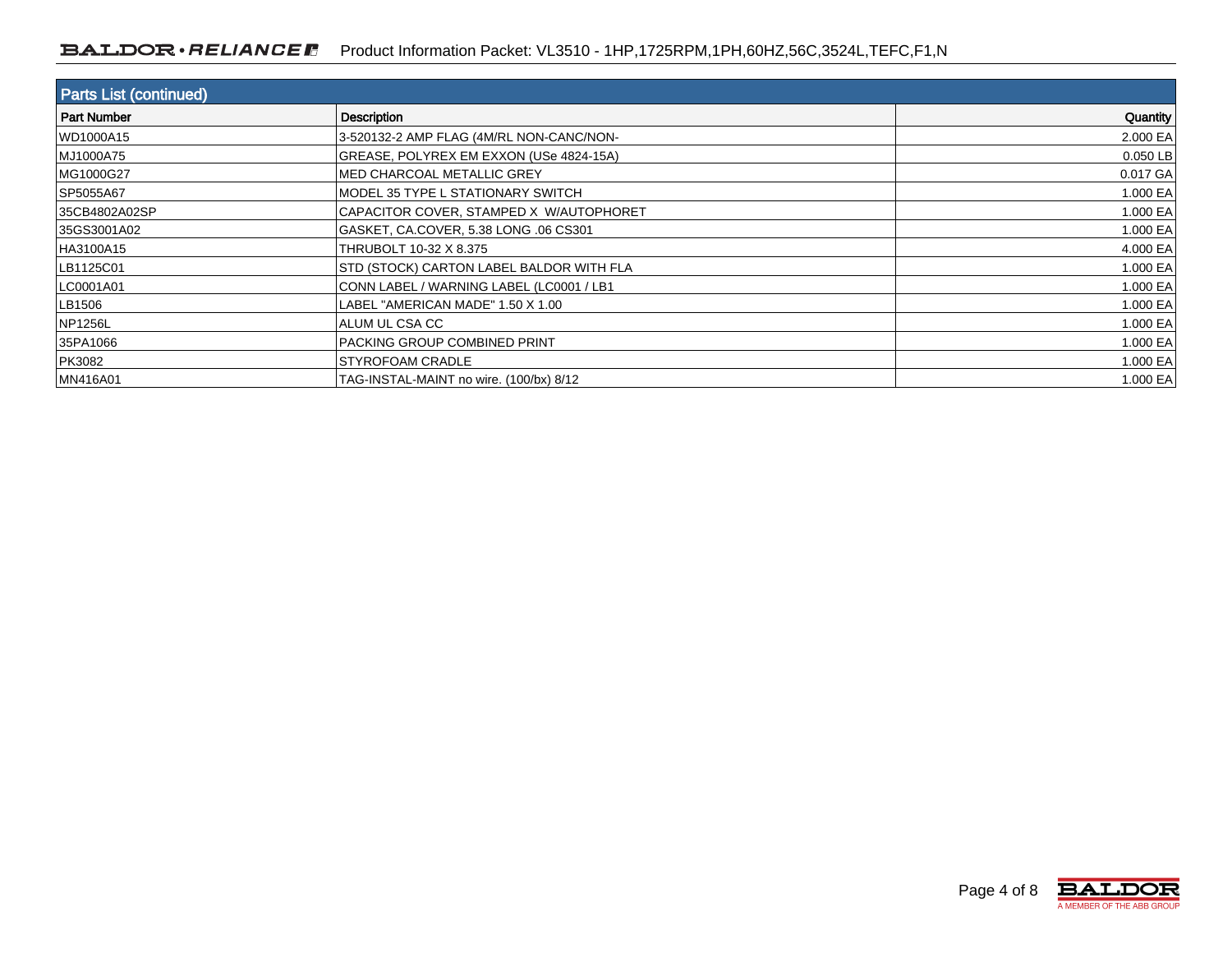| Performance Data at 230V, 60Hz, 1.0HP (Typical performance - Not guaranteed values) |        |                               |        |                             |        |            |        |
|-------------------------------------------------------------------------------------|--------|-------------------------------|--------|-----------------------------|--------|------------|--------|
| <b>General Characteristics</b>                                                      |        |                               |        |                             |        |            |        |
| <b>Full Load Torque:</b>                                                            |        | 3.0 LB-FT                     |        | <b>Start Configuration:</b> |        | <b>DOL</b> |        |
| <b>No-Load Current:</b>                                                             |        | 4.1 Amps                      |        | <b>Break-Down Torque:</b>   |        | 16.9 LB-FT |        |
| Line-line Res. @ 25°C.:                                                             |        | 2.6 Ohms A Ph / 1.8 Ohms B Ph |        | Pull-Up Torque:             |        | 5.9 LB-FT  |        |
| Temp. Rise @ Rated Load:                                                            |        | 79 C                          |        | Locked-Rotor Torque:        |        | 10.0 LB-FT |        |
| Temp. Rise @ S.F. Load:                                                             |        | 96 C                          |        | <b>Starting Current:</b>    |        | 39.0 Amps  |        |
| <b>Load Characteristics</b>                                                         |        |                               |        |                             |        |            |        |
| % of Rated Load                                                                     | 25     | 50                            | 75     | 100                         | 125    | 150        | S.F.   |
| <b>Power Factor:</b>                                                                | 39.0   | 53.0                          | 67.0   | 75.0                        | 81.0   | 84.0       | 79.0   |
| <b>Efficiency:</b>                                                                  | 52.9   | 67.6                          | 70.0   | 70.3                        | 68.6   | 64.9       | 69.3   |
| Speed:                                                                              | 1781.0 | 1765.0                        | 1746.0 | 1726.0                      | 1701.0 | 1666.0     | 1711.0 |
| Line Amperes:                                                                       | 4.3    | 4.7                           | 5.3    | 6.2                         | 7.4    | 8.9        | 6.9    |

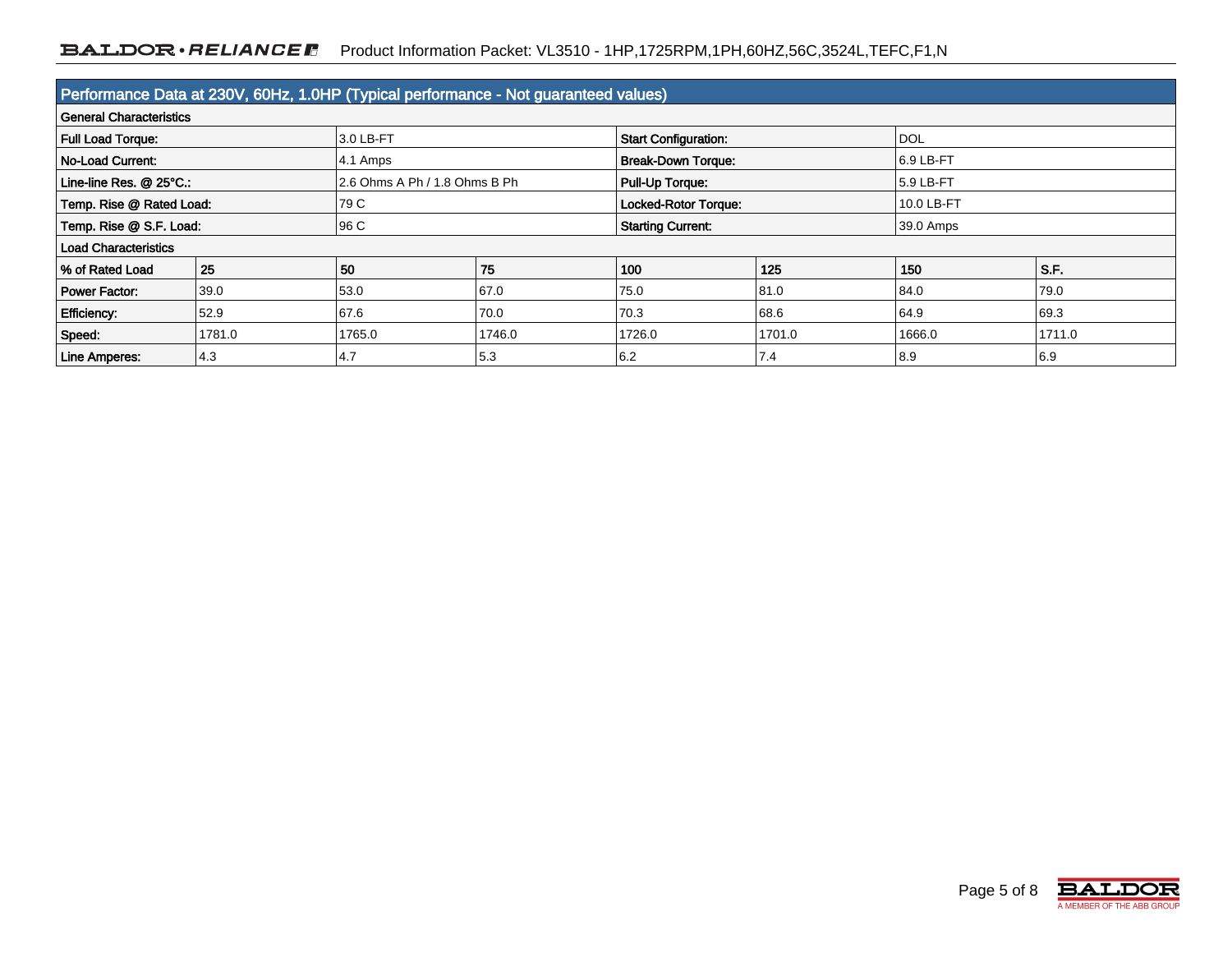

Performance Graph at 230V, 60Hz, 1.0HP Typical performance - Not guaranteed values

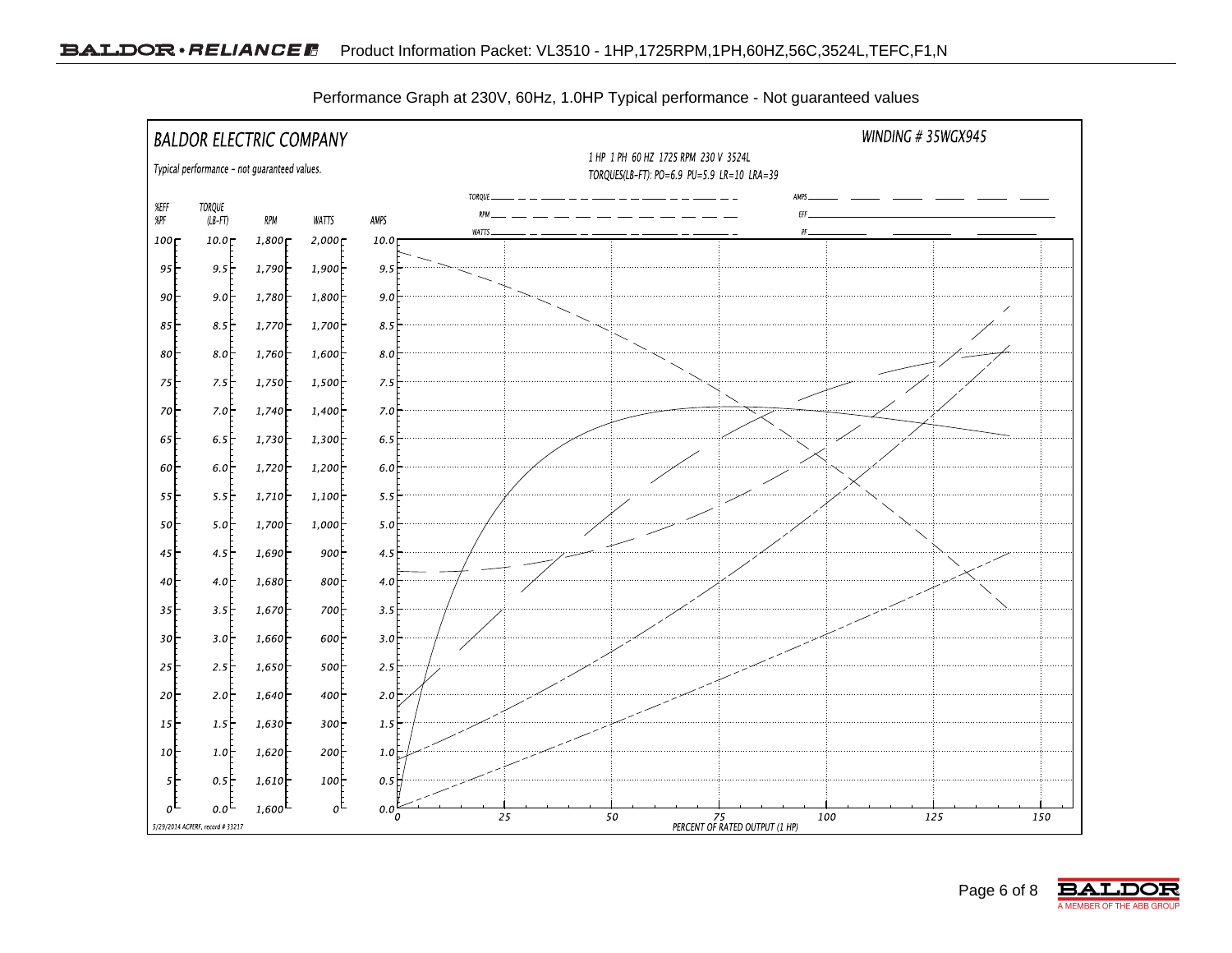